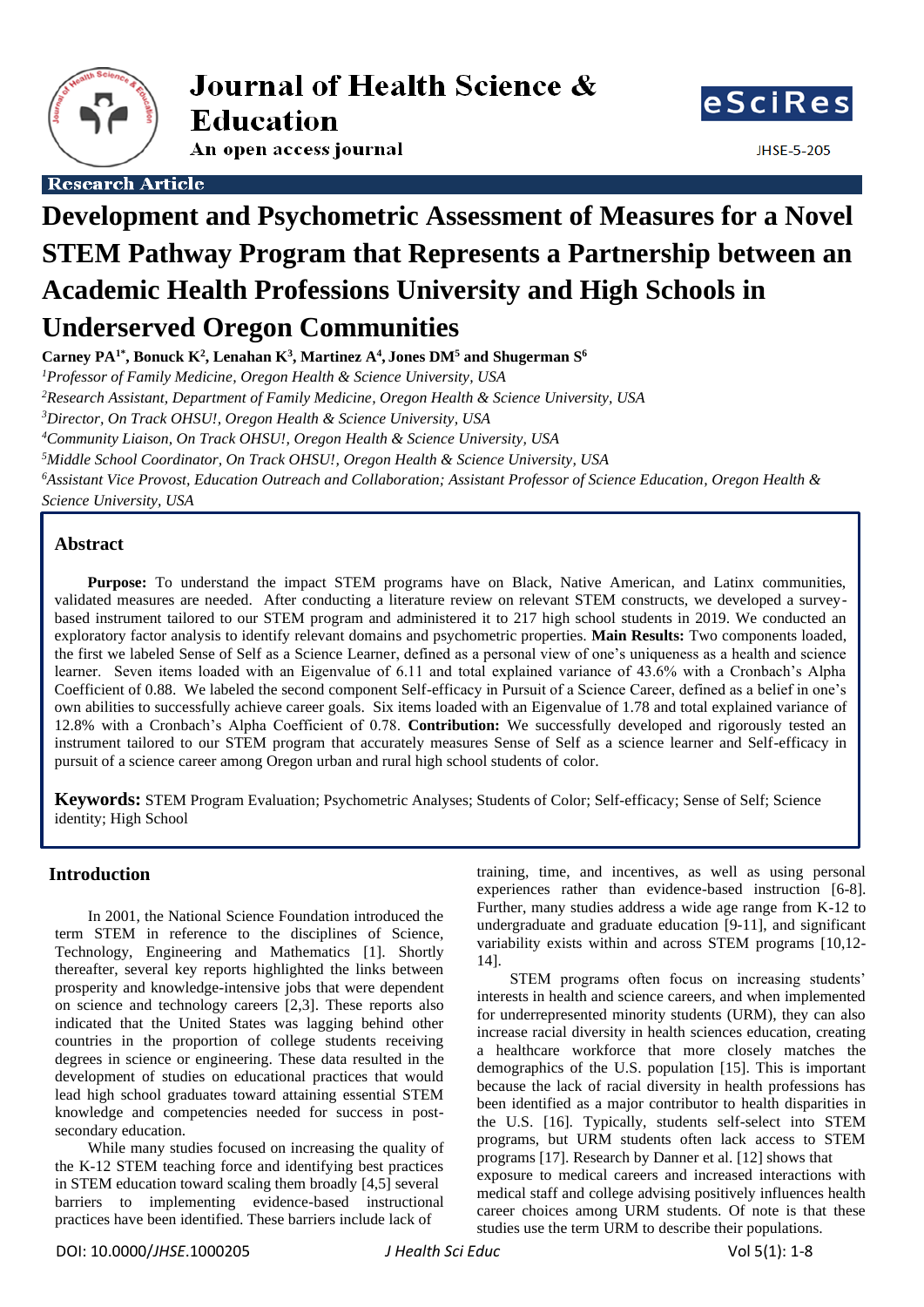We acknowledge the need to change this nomenclature, given that Whites will be in the minority in the U.S by 2045 [18]. Thus, we use the term students of color rather than URM. Though measures exist to assess science interest, identity and growth mindset [19-21], these measures are not typically tailored to specific components of a given STEM program, and information on their reliability and validity among students of color is lacking.

In 2013, we developed a novel STEM education program called On Track OHSU! (On Track), which represents a unique partnership between Oregon Health & Science University (OHSU), school districts, and tribal communities that work with students of color, including Black, Native American and Latinx students. Though income level is not an inclusion-criteria for On Track, the majority of On Track students included in this study were eligible for Free and Reduced Lunch, a federal guideline that is a common marker of income level in the United States (U.S.). In 2018/19, when this study was conducted, the income guideline for Free and Reduced lunch inclusion was an annual pre-tax income for a family of four of \$46,435 or 185% of the U.S. poverty level [22]. OHSU, an academic health professions university with schools of dentistry, medicine, nursing, pharmacy and public health is the sponsoring institution for On Track, which works closely with community and school partners to learn about the community's goals and to tailor the program to meet community specific needs.

On Track was designed to develop interest, science identity, growth mindset and educational value among student participants through exposure to health and science careers, role modeling, college advising and relational support throughout their middle school, high school and post high school years. While these are key features of many STEM programs [23-25], we have been challenged by the lack of existing measures that are both sensitive enough to evaluate the specific experiences On Track offers and that have also been validated with students of color. In previous years, we used the PEAR Institute's STEM Common Instrument [21], but data derived using these instruments were difficult to interpret because the instruments did not align with our specific educational activities, and the full age range of high school students we study were not consistently included in their measures. A search of the literature indicated that exposure to growth mindset programming can lead to improved grades in STEM [11,26], but most measures were designed for older students [19], or focused on measuring motivation and engagement [9] or adoption of teaching strategies [20].

 Due to the lack of measures on identity, interest, growth mindset and educational value in high school settings for students of color, we developed our own survey-based instrument that aligns specifically with On Track program objectives and visit specific outcomes. We administered it to 217 On Track high school students during the 2018/2019 academic year and conducted an exploratory factor analysis to identify the relevant domains our measures were assessing and their psychometric properties. Here we report on measurement development and psychometric testing from our

work with two of the school districts with whom we partnered.

## **Methods**

### **On Track Program Development**

Though the focus of this paper is on high school students, a brief description of On Track, which also served middle school students, is relevant. On Track was developed in 2012 to increase the participation of Black, Native American and Latinx students in OHSU's schools and programs. Working closely with our community educator partners, we started with students in the  $6<sup>th</sup>$  grade and continued to work with the same students through their middle and high school years and beyond. Engaging students early is important because studies have shown that early exposure to informal STEM experience has a significant effect on STEM identity formation and the pursuit of STEM degrees [27]. Because, as mentioned, we use a communitygenerated approach with solutions that are specific to each of our partner communities, some program components vary. On Track currently collaborates with eight middle and five high schools in four Oregon communities, one of which is rural and majority Latinx, two that are rural and predominately Native American and one that is urban with a racially diverse population where one third of students are Black.

#### **On Track High School Program**

The high school program is designed to increase students' interest in, awareness of, and preparation for health and science secondary education and careers. All activities have engaging hands-on components that occur both at the high school and at OHSU. In-school visits involve small group learning opportunities with OHSU undergraduate and graduate students, as well as those from other local universities, who share their own unique pathways into their fields of study. OHSU based visits are designed to introduce high school students to a variety of health science students and faculty in fields that range from certificate programs (e.g., Emergency Medical Technician Certificate) to physicians (MD), dentists (DMD), nurses (e.g., BSN, MS, PhD) or basic scientists or clinical researchers (MS, MPH, PhD).

On Track high school students have additional optional opportunities to further develop their identity as science learners that include volunteering to work with middle school students in the On Track program, participating in week-long clinical shadowing, and participating in research events during spring and summer breaks. These more in-depth experiences are stepping stones for On Track students toward full summer research internships and/or clinical volunteer programs. On Track high school students also receive assistance in academic planning and advising, financial guidance, and assistance with scholarships applications. After each high school visit and at the end of the year, students complete surveys about their experiences and are invited to participate in focus groups. All On Track program and evaluation components have been reviewed and approved by both OHSU's Institutional Review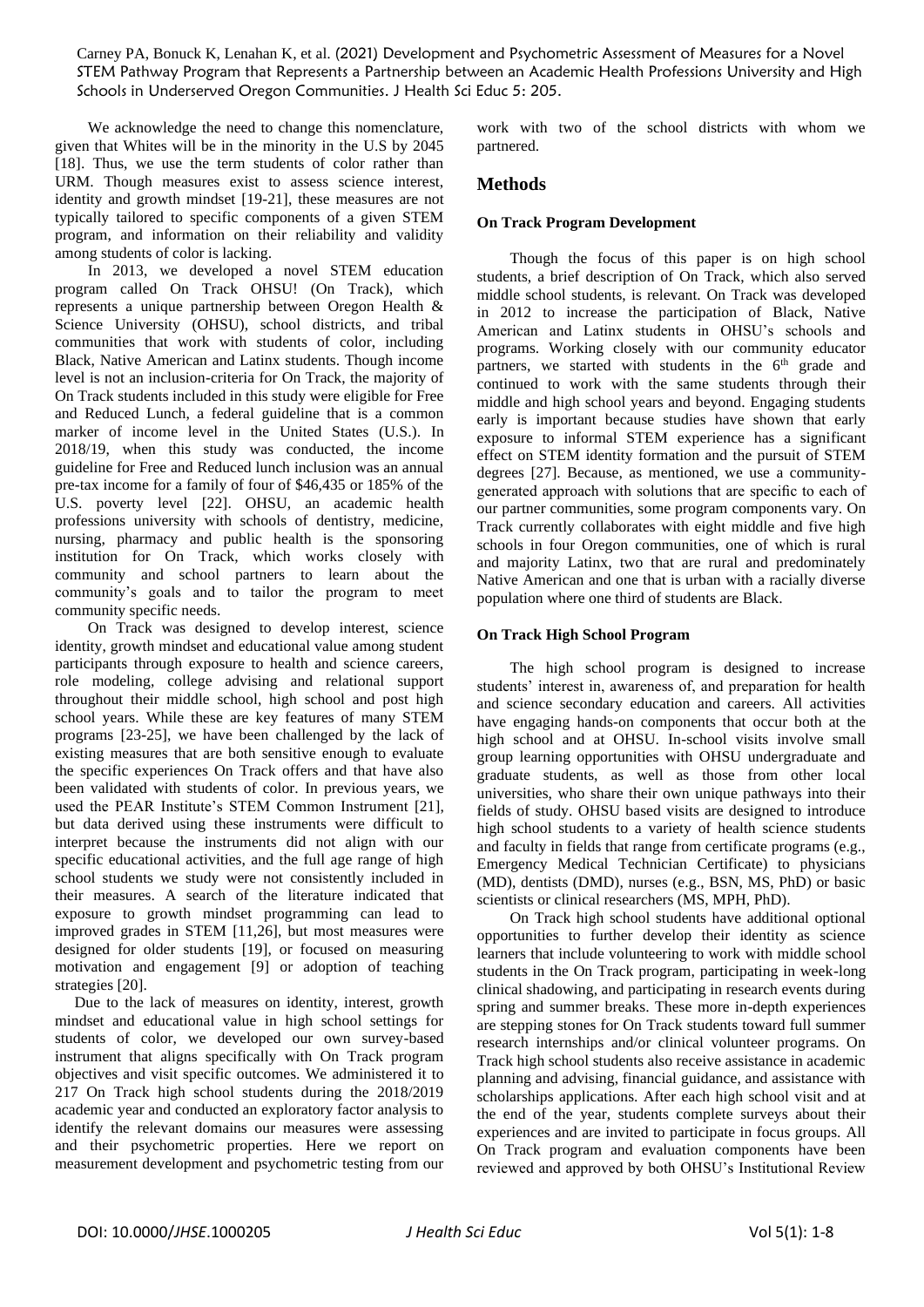Board (IRB #9904) and the Northwest Portland Area Indian Health Board's IRB. In addition, each school district reviewed and approved program and evaluation activities and provided specific requirements for students' participation.

#### **Measurement development**

Members of the On Track author group, including KB, KL, and SS, conducted a literature review on concepts relevant to STEM. Key words included science identity, growth-mindset, and perseverance in STEM careers. Particular emphasis was placed on instruments to measure students' interest in STEM activities with students or color

and or Native American/Alaskan in programs that occurred outside regular classroom activities. The inclusive dates of review included 1/01/13 to 5/20/19, and included MEDLINE, PubMed, etc., databases. While the search did reveal survey instruments that included our population, they did not capture the goals of the programs. We then held a brain-storming session (which also included authors PAC and AM) to develop a question set for high school students that would help us assess the development of identity, interest, growth mindset and educational value that would be sensitive enough to measure On Track-specific high school program components. This evidence-guided brainstorming session produced 13 questions according to the initial domain codes we chose, which are shown in Table 1.

| <b>Survey</b><br><b>Question</b><br>number | <b>Survey Item</b>                                                                                                  | <b>Domain Area</b>               |
|--------------------------------------------|---------------------------------------------------------------------------------------------------------------------|----------------------------------|
| 1                                          | Participating in On Track has made me more interested in a health or science field.                                 |                                  |
| 2                                          | Because of On Track, I am interested in exploring more health and science careers.                                  | Development of                   |
| 10                                         | On Track has made me want to learn more about different pathways into health and<br>science fields).                | Health/Science Interest          |
| 3                                          | I am open to learning new strategies that can help me understand something that is<br>challenging.                  |                                  |
| 5                                          | When I come across something difficult, I give myself time and space to find a solution<br>instead of giving up.    | Development of Growth<br>Mindset |
| 8                                          | If I am struggling to learn something new, I feel comfortable finding someone to help me<br>work through it.        |                                  |
| 4                                          | Because of <i>On Track</i> , I know it is important to take challenging math and science classes<br>in high school. |                                  |
| 6                                          | Being part of On Track helps me and my classmates think about our futures.                                          | Sense of Educational Value       |
| 12                                         | I look forward to On Track activities.                                                                              |                                  |
| 7                                          | Participating in <i>On Track</i> makes me believe I can pursue my goals after graduating from<br>high school.       |                                  |
| 9                                          | Through On Track, I've met somebody at OHSU who has a job I could do one day                                        | Development of                   |
| 11                                         | Because of On Track, I can see myself being happy in a health or science field one day.                             | Health/Science Identity          |
| 13                                         | I would like to volunteer with <i>On Track</i> (or a similar program) after I graduate high<br>school.              |                                  |

**Table 1:** Initially developed survey items, according to proposed domain area.

Three questions were initially developed to assess the Development of Health/Science Interest, three were designed to assess Development of Growth Mindset, four were developed to assess the Development of Health/Science Identity, and three were designed to assess Sense of Educational Value. The response scale had four points (1=Definitely No, 2= No, 3= Yes; and 4=Definitely Yes). Importantly, 10 of 13 (76.9%) variables specifically mention the impact On Track had on these learners, providing the context we found lacking in prior surveys used. The surveys additionally collected students' gender and grade level.

Though we designed our survey questions with face validity in mind, they required formal psychometric testing to determine factor loadings (actual measurement domains) and validity properties of the measure. To achieve this, we administered the surveys to 217 students from two Oregon high schools that partner with On Track, one in an urban setting, and one in a rural setting. Survey administration occurred at the end of the 2018-19 program year, after all On Track activities had been completed.

#### **Data analysis**

All study data were checked for completeness and inconsistencies and errors were corrected prior to analyses. All data were de-identified for analyses. Frequencies and representative percent were used to characterize students' gender and grade level. We used a conservative 15 respondents per variable tested [28], which indicated we needed 195 respondents for a minimum sample size and were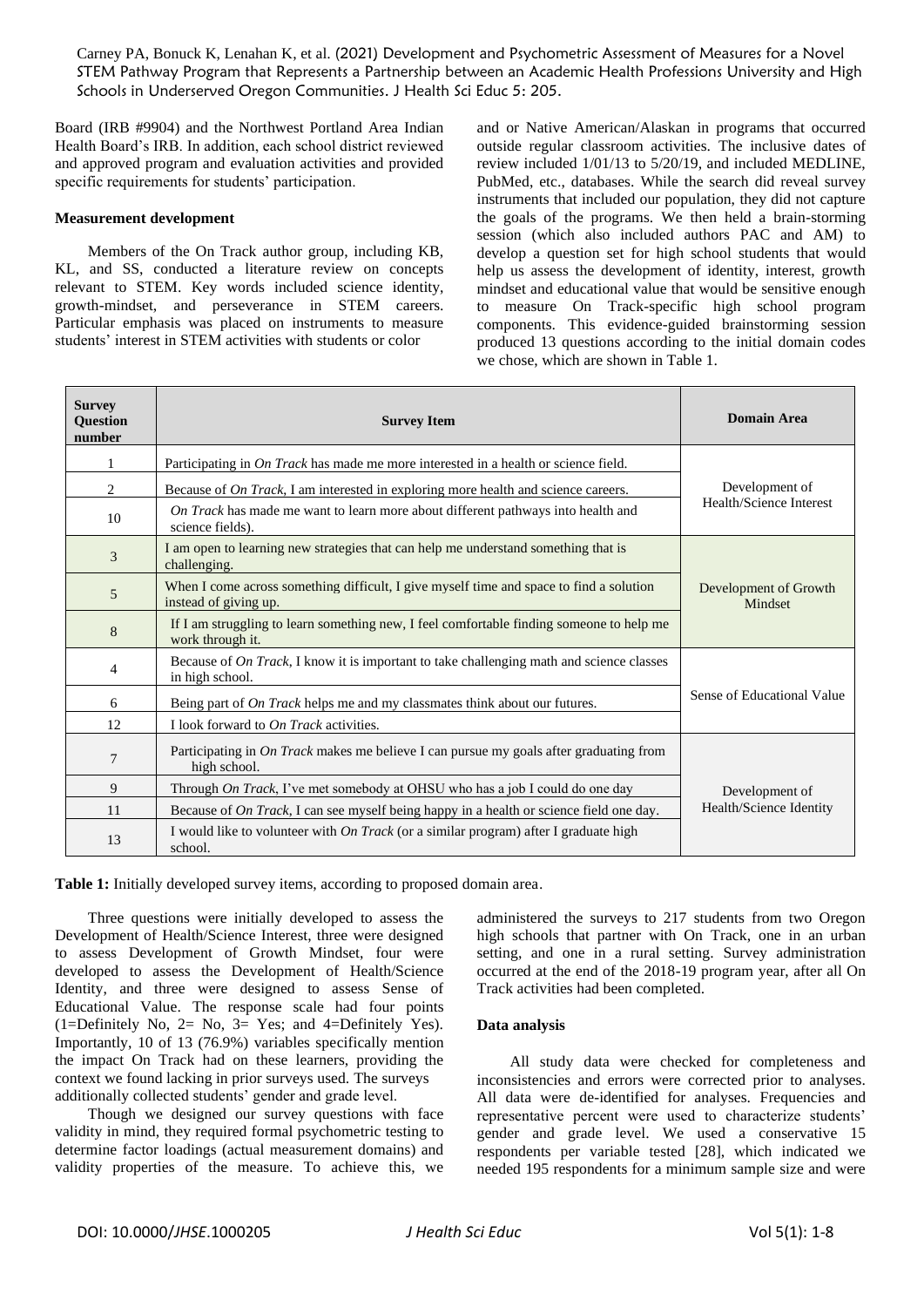able to attain 217 respondents. The extraction method for this exploratory factor analysis was principal component analysis with a Varimax rotation method using Kaiser Normalization. The rotation converged in three iterations. After reviewing the variables that loaded, the On Track team labelled and defined the components that loaded. Here we report the rotated component matrix, the variable names and definitions, the Eigenvalues, percent of explained variance, number of items, mean scores and Cronbach's Alpha Coefficients. SPSS version 25 was used to conduct analyses.

## **Results**

The characteristics of students in terms of gender and grade are outlined in Table 2. Female high school students predominated with 69.1% compared to 30.9% of males. The largest group of participants were  $10<sup>th</sup>$  graders (31.3%), and the smallest were  $9<sup>th</sup>$  graders (17.1%).

Two components loaded in this exploratory factor analysis (Table 3), the first of which we labelled Sense of Self as a Science Learner. We defined this component as a personal view of one's uniqueness as a health and science learner. Seven items loaded to this component with a range in rotated components in the matrix of 0.576 to 0.855, an Eigenvalue of 6.11, percent of total variance explained was 43.6%, the mean score was 3.2, and the Cronbach's Alpha Coefficient was 0.88. Rotated components in the matrix that did not load ranged from 0.021 to 0.411. We labelled the second component that loaded as Self-efficacy in Pursuit of a Science Career, which we defined as a belief in one's own abilities to successfully achieve career goals. Six items loaded to this component and its range in rotated components in the matrix was 0.596 to 0.717, an Eigenvalue of 1.78, percent of total variance explained of 12.8%, a mean score of 3.3, and the Cronbach's Alpha Coefficient was 0.78. Rotated components in the matrix that did not load ranged from 0.092 to 0.301.

| Grade                 | <b>Males</b> | <b>Females</b> | <b>Total</b>   |
|-----------------------|--------------|----------------|----------------|
|                       | $n$ (Row %)  | $n$ (Row %)    | $n$ (Column %) |
| 9 <sup>th</sup> Grade | $7(18.9\%)$  | $30(81.1\%)$   | $37(17.1\%)$   |
| $10th$ Grade          | 23(33.8)     | 45 (66.2%)     | 68 (31.3%)     |
| $11th$ Grade          | 19 (35.2%)   | 35 (64.8%)     | 54 (24.9%)     |
| $12th$ Grade          | 18 (31.0%)   | $40(69.1\%)$   | 58 (26.7%)     |
| Total                 | 67 (30.9%)   | 150 (69.1%)    | 217 (100%)     |

**Table 2:** Characteristics of students included in the factor analysis.

| <b>Initial Domain</b><br>Code | <b>Ouestion</b><br><b>Number</b> | <b>Survey Item</b>                                                                                               | Component #1:<br><b>Sense of Self as a</b><br><b>Science Learner</b><br>$n=217$ | Component #2:<br>Self-Efficacy in Pursuit of a<br><b>Science Career</b><br>$n=217$ |
|-------------------------------|----------------------------------|------------------------------------------------------------------------------------------------------------------|---------------------------------------------------------------------------------|------------------------------------------------------------------------------------|
| Interest                      | 3                                | Participating in <i>On Track</i> has made me more interested in a health<br>or science field.                    | 0.855                                                                           | 0.092                                                                              |
|                               | 4                                | Because of On Track, I am interested in exploring more health and<br>science careers.                            | 0.851                                                                           | 0.135                                                                              |
|                               | 10                               | On Track has made me want to learn more about different<br>pathways into health and science fields.              | 0.725                                                                           | 0.236                                                                              |
| Identity                      | 9                                | Through On Track, I've met somebody at OHSU who has a job I<br>could do one day.                                 | 0.645                                                                           | 0.152                                                                              |
|                               | 11                               | Because of On Track, I can see myself being happy in a health or<br>science field one day.                       | 0.856                                                                           | 0.167                                                                              |
|                               | 13                               | I would like to volunteer with $On$ Track (or a similar program)<br>after I graduate high school.                | 0.679                                                                           | 0.257                                                                              |
| <b>Educational Value</b>      | 12                               | I look forward to <i>On Track</i> activities.                                                                    | 0.576                                                                           | 0.301                                                                              |
| <b>Growth Mindset</b>         | 3                                | I am open to learning new strategies that can help me understand<br>something that is challenging.               | 0.151                                                                           | 0.717                                                                              |
|                               | 5                                | When I come across something difficult, I give myself time and<br>space to find a solution instead of giving up. | 0.021                                                                           | 0.744                                                                              |
|                               | 8                                | If I am struggling to learn something new, I feel comfortable<br>finding someone to help me work through it.     | 0.274                                                                           | 0.596                                                                              |
| <b>Educational Value</b>      | 4                                | Because of On Track, I know it is important to take challenging<br>math and science classes in<br>high school.   | 0.071                                                                           | 0.680                                                                              |
|                               | 6                                | Being part of <i>On Track</i> helps me and my classmates think about<br>our futures.                             | 0.388                                                                           | 0.603                                                                              |
| Identity                      | 7                                | Participating in <i>On Track</i> makes me believe I can pursue my goals<br>after graduating from high school.    | 0.411                                                                           | 0.610                                                                              |
|                               |                                  | <b>Component Values</b>                                                                                          |                                                                                 |                                                                                    |
|                               |                                  | Eigenvalues                                                                                                      | 6.11                                                                            | 1.78                                                                               |
|                               |                                  | % of Total Variance                                                                                              | 43.6                                                                            | 12.8                                                                               |
|                               |                                  | Number of Items                                                                                                  | $\tau$                                                                          | 6                                                                                  |
|                               |                                  | Mean Scores (SD-Standard Deviations)                                                                             | 3.2(0.53)                                                                       | 3.3(0.4)                                                                           |
|                               |                                  | Cronbach's Alpha Coefficients                                                                                    | 0.88                                                                            | 0.78                                                                               |

\*Extraction Method: Principal Component Analysis. Rotation Method: Varimax with Kaiser Normalization. Rotation converged in 3 iterations.

#### **Table 3:** Rotated Component Matrix\*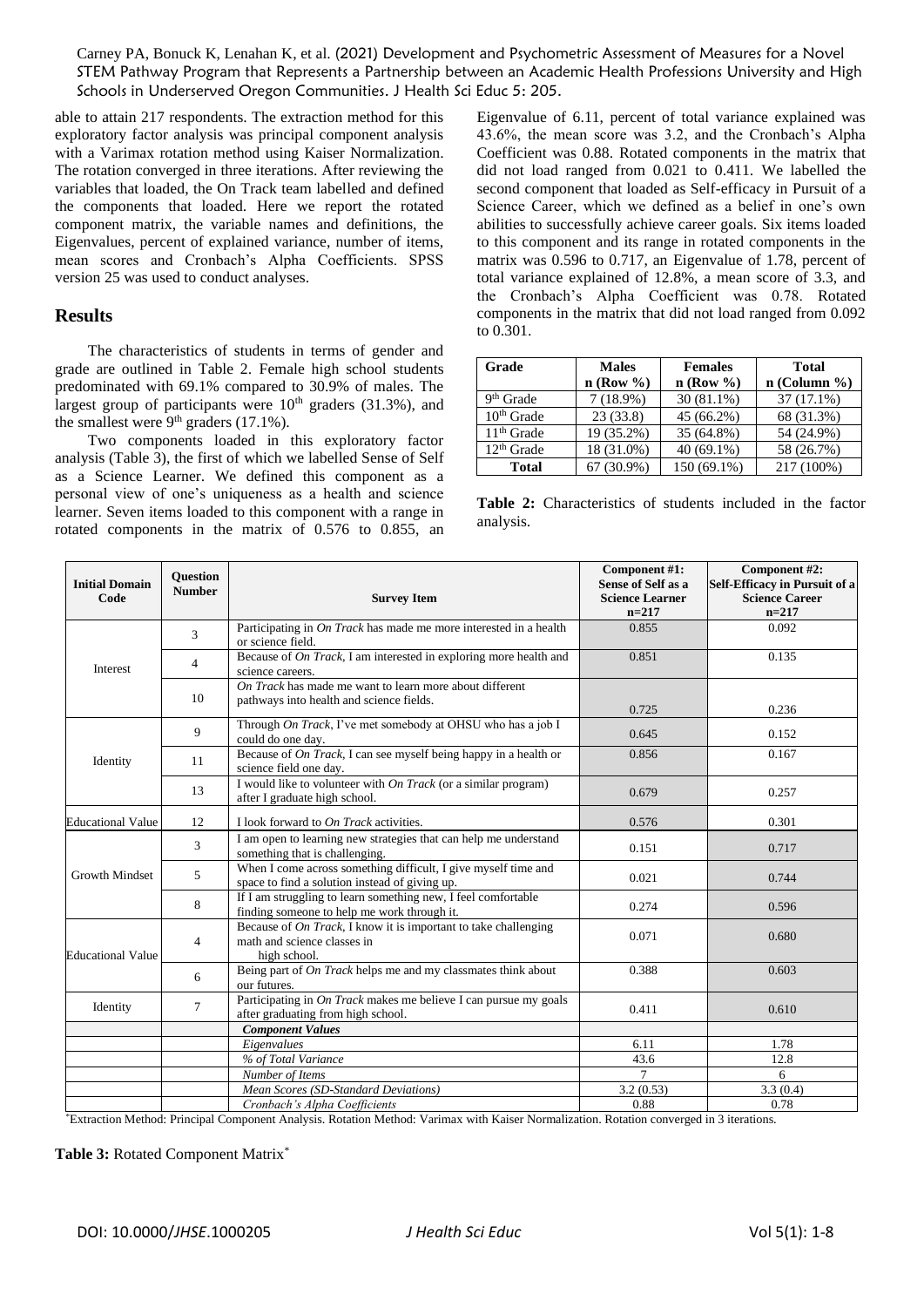# **Discussion**

This study contributes to the literature in several important ways. First, it represents a rigorous psychometric assessment of an instrument designed to both align with program elements and measure important components related to helping high school students from racially diverse backgrounds, the majority of whom fell into a lower income U.S. federal guideline, to consider careers in health and science. This study is also novel in that it was based on specific activities undertaken in partnership between an academic health professions university located in the Pacific Northwest and high schools in urban and rural settings with students that are racially underrepresented in health and science professions. We learned that all 13 questions we initially developed loaded to one of two domains identified in this exploratory factor analysis and that the internal consistency is stable to high, as reflected in the Cronbach alpha coefficients. This indicates that the question set captured measurable components related to the educational activities that On Track has developed and implemented for high school students.

We expected that the four domain areas we initially constructed (development of health/science interest, growth mindset, health/science identity, and sense of educational value), would each be differentiated in the factor analyses. However, only two components actually loaded, which we labelled: Sense of Self as a Science Learner and Self-efficacy in Pursuit of a Science Career. Upon reflection, these findings make sense. We defined Sense of Self component as reflecting learners' personal views of their identity traits and their uniqueness, all of which are consistent with a level of maturity we would expect to find among high school students. These are the variables that loaded to this component. Further, Vincent-Ruz and Schunn [29] have suggested interest and identity are tied together, given that one is more likely to be interested in science activities if they have a science identity. We also know that other factors have been tied to science identity, including authentic science experiences and intrinsic and extrinsic factors [29], which are components of the On Track high school program, so this is consistent with our findings. Conversely, the concepts of interest, growth mindset, science identity and educational value are typically first introduced in STEM programs during middle school [30,31] where level of maturity would be taken into account in program design and assessment activities. These issues would likely be further elucidated when we conduct a factor analysis with data from On Track middle school students, where we might find the domains we initially identified would be more likely to load as important factors.

The second component that loaded was Self-efficacy which we defined as a belief in one's own abilities and selfdirection that helps learners successfully achieve goals in life. Self-efficacy is consistent with On Track's goal to increase students' growth mindset, where students have an underlying belief that learning and intelligence can grow with time and experience. The variables that tended to load to this domain were growth mindset and educational value, which we considered to be students' experience of the worth or significance of the educational opportunities they were

provided with. Development of a growth mindset has been associated with improvements in academic scores [26], though, the picture is complicated. Brougham and Kashubeck-West [32] studied 69 high school students in an underserved high school and found that an intervention designed to develop a growth mindset resulted in higher growth mindset scores; however, this did not lead to improvements in academic performance. Self-efficacy was first identified by Bandura in 1977, which he defined as an individual's belief in their capacity to execute behaviors necessary to produce specific levels of performance [33]. Building on this, Chen and Usher [34] found that self-efficacy can play a primary role in how learners approach goals, tasks, and challenges and may be a better mediating measure of achievement for high school students than growth mindset. Additionally, they found that mastery experiences are a powerful source of selfefficacy and it appears that drawing from multiple mastery sources simultaneously has an additive benefit. These researchers found that students with the most adaptive characteristics had stronger beliefs in the flexibility of their science abilities compared to students with least adaptive characteristics [34]. Our findings suggest that educational value, combined with the growth mindset component, are consistent with the Self-efficacy measure. Certainly, more research is needed to understand the link between measures of self-efficacy, growth mindset, educational value and academic performance.

As mentioned earlier, studies on low income racially diverse students' experiences in STEM are limited. We found one study that focused on urban Black high school students [32], which found that many participants demonstrated levels of aptitude, ambition, and self-initiative; however, these factors were not as salient to the pursuit and persistence in STEM as other factors, such as positive social influences, community building, and sense of belonging. These more salient factors do contribute to the development of selfefficacy and relevant self-identity concepts [32,35]. Further, our review of the literature found that many STEM programs in rural settings are internet-based without any formal evaluation or research design, limiting their utility.

Now that we have validated our instruments, our future plans include assessing trends in the development of Sense of Self and Self-efficacy over time and determining how our programs may be contributing to students' persistence in pursuing their academic goals. We believe such longitudinal results will be consistent with the finding of Oscos-Sanchez et al. [36], who determined that greater participation in medical workshops increased interest in medical careers and persistence in pursuing medical careers. Several studies have found as students age, interest in health and science careers decreases [28,29,31,32,34,36], and we believe we can counter this finding with long-term longitudinal programming that includes strong relationships with students. We hope our planned interventions will support sustained student interest in health and science careers by increasing their Sense of Self as Science Learners and Self-efficacy in Pursuit of Science Careers.

This study could not have been conducted without the high level of commitment for STEM education we have found among the community partner high schools, including students, teachers and school system leaders as well as across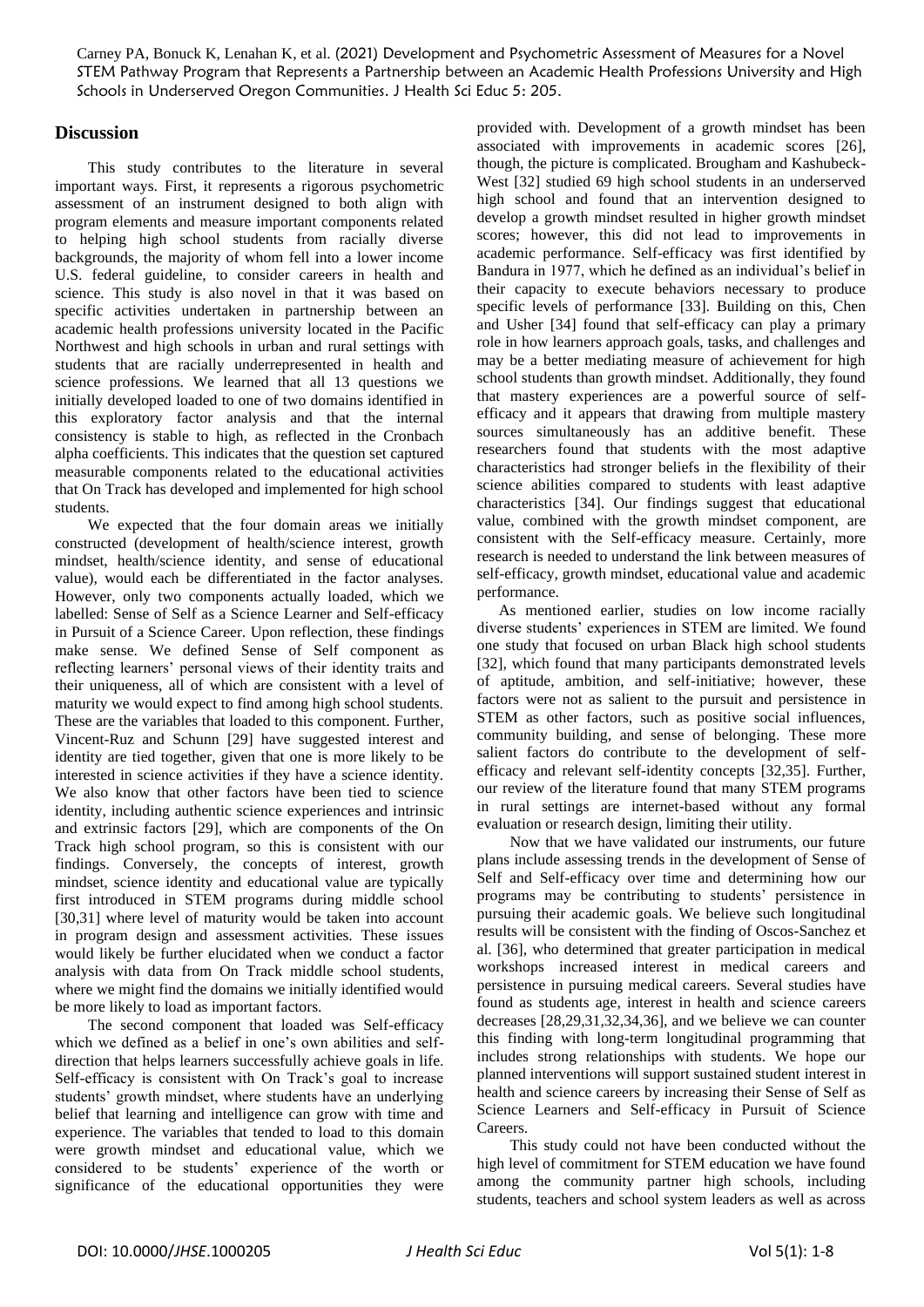OHSU with its students, faculty and institutional leaders. These relationships helped us overcome barriers that have been reported in other studies [6-8]. Another novel feature of this partnership is access to educational researchers who assisted with item construction, methodological design and psychometric analyses. Such resources are often not available in other STEM settings. Also, critically important from the perspective of supporting participating students and parents, we have engaged On Track Community Liaisons, who are residential members of our partner communities. These liaisons help to establish trusting relationships with students who are often first-generation college applicants and help reduce the barriers for family members who may not have experienced the college application process or financial aid or scholarships application processes.

The strengths of this study include our successful engagement of two of our partner high schools and collection of detailed data from a significant proportion of enrolled Black and Latinx students located in both rural and urban areas. Both the settings and populations included represent populations of interest that are understudied. We also had an abundance of statistical power to conduct the exploratory factor analysis. To understand what measured components emerge for middle school students, a separate factor analysis of data will be conducted after successful completion of data collection.

Weaknesses of this study include that the population was predominantly female, which differs from the representation of all students at the schools with whom we work. This indicates a potential bias associated with students' decisions to participate in On Track. It is difficult to know for sure what impact this gender discrepancy may have on the factor analysis, but we plan to conduct a confirmatory factor analysis next year to assess the stability of the measurement tool.

In conclusion, we successfully developed and rigorously tested an instrument that measures Sense of Self as a Science Learner and Self-efficacy in Pursuit of a Science Career among high school students of color in urban and rural settings who participate in a STEM program that is strongly affiliated with an academic health professions university. Further testing of these measures in other settings in future studies could help other programs similar to On Track understand the impact of the program on Sense of Self as a Science Learner and Self-efficacy in Pursuit of a Science  $C<sub>area</sub>$ 

## **Declarations**

**Availability of data and materials:** The datasets used and/or analyzed during the current study are available from the corresponding author on reasonable request.

**Competing Interests:** The authors declare that they have no competing interests.

# **Funding**

This work was supported by the Oregon Health & Science University's Provost's Office and by current and previous foundation partners, including the: Juan Young

Trust, Meyer Memorial Trust, Oregon Community Foundation, Oregon Department of Education, Oregon Higher Education Coordinating Commission, PGE Foundation, Rose E. Tucker Charitable Trust, Spirit Mountain Community Foundation, The Bloomfield Family Foundation, and The Ford Family Foundation. The above funders provided financial support only and were not involved in the conduct of the study.

# **Authors' Contributions**

1. Patricia Carney, PhD, MS: Study concept and design, analysis and interpretation of data, drafting of initial manuscript, and approval of final version.

2. Kathryn Bonuck, MSEd: Study concept and design, data analyses and interpretation, drafting of initial manuscript, and approval of final version.

3. Kathryn Lenahan, BS: Acquisition of funding, acquisition of data and critical revision of manuscript for intellectual content, and approval of final version.

4. Azalea Martinez, BS: Acquisition of data and critical revision of manuscript for intellectual content, and approval of final version.

5. Danielle Jones, MS: Critical revision of manuscript for intellectual content, and approval of final version.

6. Susan Shugerman, EdD, MFA: Acquisition of funding, study concept and design, critical revision of manuscript for intellectual content, and approval of final version.

# **Acknowledgements**

We extend our sincerest appreciation to the teachers, principals and students at Portland Public Schools District and the Woodburn School District, without whom this work would not be possible.

# **References**

1. Hallinen J (2015) [STEM Education Curriculum. In](https://www.britannica.com/topic/STEM-education)  [Encyclopedia Britannica.](https://www.britannica.com/topic/STEM-education)

2. [National Academy of Sciences, National Academy of](https://www.nsf.gov/attachments/105652/public/NAS-Gathering-Storm-11463.pdf)  Engineering [and the Institute of Medicine \(2005\)](https://www.nsf.gov/attachments/105652/public/NAS-Gathering-Storm-11463.pdf) Rising [above the gathering storm: Energizing and employing](https://www.nsf.gov/attachments/105652/public/NAS-Gathering-Storm-11463.pdf)  [America for a brighter economic future, 2005.](https://www.nsf.gov/attachments/105652/public/NAS-Gathering-Storm-11463.pdf) 

3. [National Academy of Sciences, National Academy of](https://doi.org/10.17226/11463)  [Engineering and the Institute of Medicine \(2007\) Rising](https://doi.org/10.17226/11463)  [above the gathering storm: Energizing and employing](https://doi.org/10.17226/11463)  [America for a brighter economic future. The National](https://doi.org/10.17226/11463)  [Academies Press, Washington, DC.](https://doi.org/10.17226/11463)

4. Chasteen S, Wieman C, Perkins K, et al. (2015) The science education initiative: An experiment in scaling up educational improvements in a research university. In G.W, (Editor), W.B. (Editor), A.C. (Editor), & L.S. (Editor) (Eds.), Transforming Institutions: Undergraduate STEM Education for the 21<sup>st</sup> Century. Purdue University Press, West Lafayette, Indiana, (pp: 125-139).

5. Czajka CD, McConnell D [\(2016\) Situated instructional](https://doi.org/10.1186/s40594-016-0044-1)  [coaching: A case study of faculty professional development.](https://doi.org/10.1186/s40594-016-0044-1)  [Int J STEM Educ 3\(1\): 10.](https://doi.org/10.1186/s40594-016-0044-1)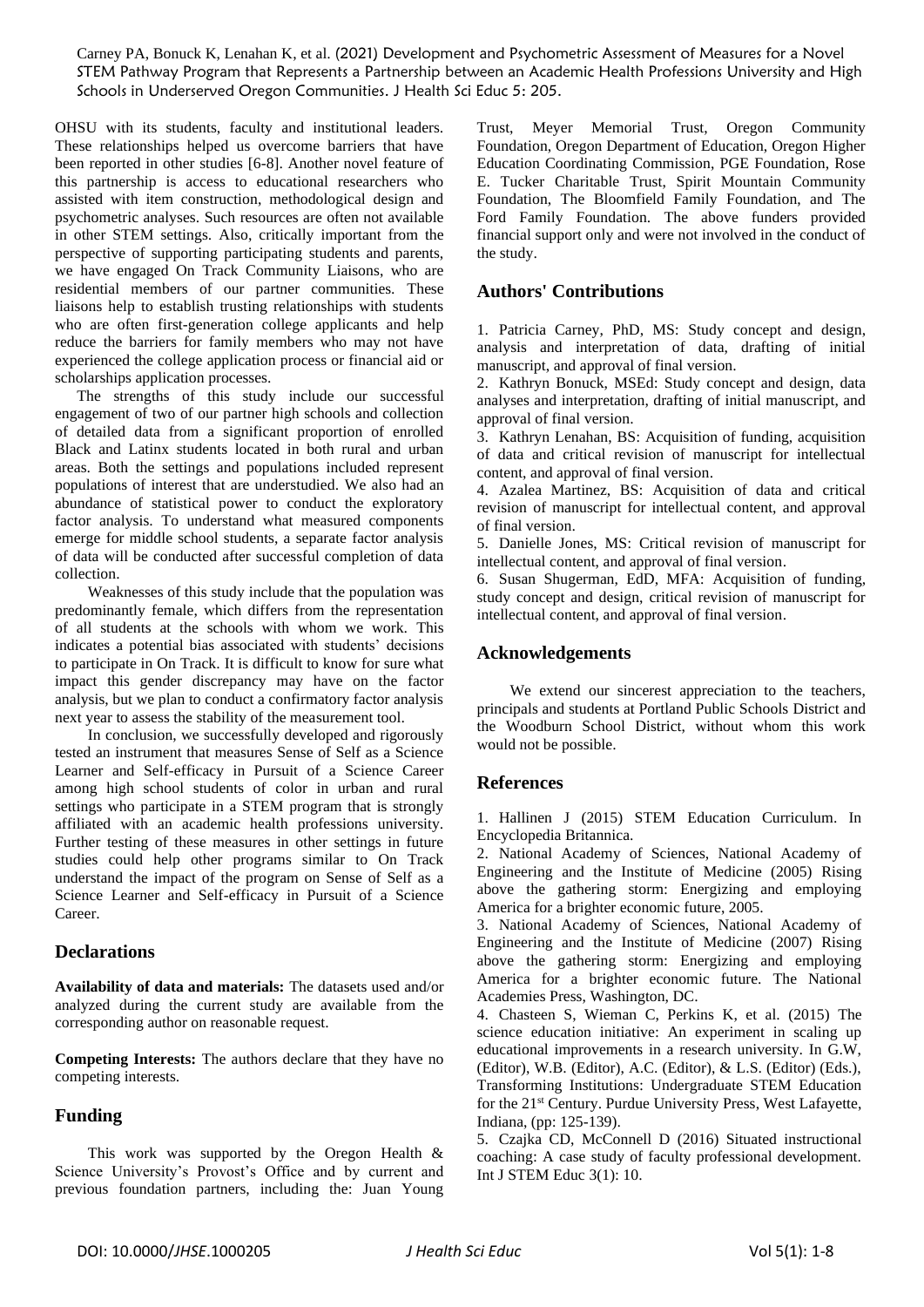6. [Andrews TC, Lemons PP](https://doi.org/10.1187/cbe.14-05-0084) (2015) It's personal: Biology [instructors prioritize personal evidence over empirical](https://doi.org/10.1187/cbe.14-05-0084)  [evidence in teaching decisions. CBE Life Sci](https://doi.org/10.1187/cbe.14-05-0084) Educ 14(1): [ar7.](https://doi.org/10.1187/cbe.14-05-0084)

7. [Brownell SE, Tanner KD](https://doi.org/10.1187/cbe.12-09-0163) (2012) Barriers to faculty [pedagogical change: Lack of training, time, incentives,](https://doi.org/10.1187/cbe.12-09-0163)  [and…tensions with professional identity? CBE—Life Sci](https://doi.org/10.1187/cbe.12-09-0163)  [Educ 11\(4\): 339-346.](https://doi.org/10.1187/cbe.12-09-0163)

8. [Shadle SE, Marker A, Earl B](https://doi.org/10.1186/s40594-017-0062-7) (2017) Faculty drivers and [barriers: Laying the groundwork for undergraduate STEM](https://doi.org/10.1186/s40594-017-0062-7)  [education reform in academic departments. Int J STEM Educ.](https://doi.org/10.1186/s40594-017-0062-7)

9. [Chittum JR, Jones BD, Akalin S, et al. \(2017\) The](https://doi.org/10.1186/s40594-017-0065-4) effects [of an afterschool STEM program on students' motivation and](https://doi.org/10.1186/s40594-017-0065-4)  [engagement. Int J STEM Educ 4\(1\):](https://doi.org/10.1186/s40594-017-0065-4) 11.

10[.Carline JD, Patterson DG, Davis LA, et al. \(1998\)](https://doi.org/10.1097/00001888-199803000-00018) [Precollege enrichment programs intended to increase the](https://doi.org/10.1097/00001888-199803000-00018)  [representation of minorities in medicine. Acad Med](https://doi.org/10.1097/00001888-199803000-00018) 73(3): [288-298.](https://doi.org/10.1097/00001888-199803000-00018)

11. Ludwig PM, Nagel JK, Lewis EJ [\(2017\) Student learning](https://doi.org/10.1186/s40594-017-0095-y)  [outcomes from a pilot medical innovations course with](https://doi.org/10.1186/s40594-017-0095-y)  [nursing, engineering, and biology undergraduate students.](https://doi.org/10.1186/s40594-017-0095-y)  [IntJ STEM Educ 4.](https://doi.org/10.1186/s40594-017-0095-y)

12. Danner OK, [Lokko C, Mobley F, et al. \(2017\) Hospital](https://doi.org/10.1016/j.amjsurg.2016.12.002)[based, multidisciplinary, youth mentoring and medical](https://doi.org/10.1016/j.amjsurg.2016.12.002)  [exposure program positively influences and reinforces health](https://doi.org/10.1016/j.amjsurg.2016.12.002)  [care career choice: "The reach one each one program early](https://doi.org/10.1016/j.amjsurg.2016.12.002)  [experience." Am J Surg 213\(4\): 611-616.](https://doi.org/10.1016/j.amjsurg.2016.12.002)

13. [McKendall SB, Simoyi](https://doi.org/10.1097/00001888-200010001-00039) P, Chester AL, et al. (2000) The [health sciences and technology academy: Utilizing pre](https://doi.org/10.1097/00001888-200010001-00039)[college enrichment programming to minimize post-secondary](https://doi.org/10.1097/00001888-200010001-00039)  [education barriers for underserved youth. Acad Med 75\(10\):](https://doi.org/10.1097/00001888-200010001-00039)  [S121-123.](https://doi.org/10.1097/00001888-200010001-00039)

14. [Slavit D, Nelson TH, Lesseig](https://doi.org/10.1186/s40594-016-0040-5) K (2016) The teachers' role [in developing, opening, and nurturing an inclusive STEM](https://doi.org/10.1186/s40594-016-0040-5)focused school. Int [J STEM Educ 3\(1\): 7.](https://doi.org/10.1186/s40594-016-0040-5)

15. Patterson DG, Carline [JD \(2006\) Promoting minority](https://doi.org/10.1097/01.ACM.0000225247.84379.9c)  [access to health careers through health profession-public](https://doi.org/10.1097/01.ACM.0000225247.84379.9c)  [school partnerships: A review of the literature. AcadMed](https://doi.org/10.1097/01.ACM.0000225247.84379.9c) 81(6): [S5-10.](https://doi.org/10.1097/01.ACM.0000225247.84379.9c)

16. Kington R, Tisnado D, Carlisle DM (2001) Increasing racial and ethnic diversity among physicians: An intervention to address health disparities? In Smedley, B. D., Stith, A. Y., Colburn, L., Evans, C. (Eds.), The right thing to do, the smart thing to do: Enhancing diversity in health professions: Summary of the symposium on diversity in health professions in honor of Herbert W. Nickens, M.D. (2001) (pp. 57-90). National Academies Press, Washington, DC.

17. [Estrada M, Burnett M, Campbell AG, et al. \(2016\)](https://doi.org/10.1187/cbe.16-01-0038) [Improving underrepresented minority student persistence in](https://doi.org/10.1187/cbe.16-01-0038)  [STEM. CBE Life Sci Educ 15\(3\).](https://doi.org/10.1187/cbe.16-01-0038)

18. [U.S. Census Bureau \(2018\).](https://www.census.gov/newsroom/press-releases/2018/cb18-41-population-projections.html)

19. [Appianing J, Van Eck RN \(2018\) Development and](https://doi.org/10.1186/s40594-018-0121-8)  [validation of the value-expectancy STEM assessment scale](https://doi.org/10.1186/s40594-018-0121-8)  [for students in higher education. Int J STEM Educ](https://doi.org/10.1186/s40594-018-0121-8) 5.

20. [Landrum RE, Viskupic K, Shadle, SE, et al. \(2017\)](https://doi.org/10.1186/s40594-017-0092-1)  [Assessing the STEM landscape: The current instructional](https://doi.org/10.1186/s40594-017-0092-1)  [climate survey and the evidence-based instructional practices](https://doi.org/10.1186/s40594-017-0092-1)  adoption scale. Int J [STEM Educ 4\(1\): 25.](https://doi.org/10.1186/s40594-017-0092-1)

21. [The PEAR Institute \(2020\) Partnerships in Education and](https://www.thepearinstitute.org/)  Resilience. [Belmont. \(n.d.\). Thepearinstitute.](https://www.thepearinstitute.org/)

22. [U.S. Government Federal Register \(2020\)](https://www.federalregister.gov/documents/2018/05/08/2018-09679/child-nutrition-programs-income-eligibility-guidelines) Child Nutrition [Programs Eligibility Guidelines.](https://www.federalregister.gov/documents/2018/05/08/2018-09679/child-nutrition-programs-income-eligibility-guidelines)

23. Polirstok S (2017) [Strategies to improve academic](https://doi.org/10.1177/2158244017745111)  [achievement in secondary school students: Perspectives on](https://doi.org/10.1177/2158244017745111)  [grit and mindset. SAGE Open 7\(4\).](https://doi.org/10.1177/2158244017745111)

24. Dweck C (2015) [Carol Dweck revisits the 'growth](https://www.edweek.org/ew/articles/2015/09/23/carol-dweck-revisits-the-growth-mindset.html)  [mindset'—education week. Education Week.](https://www.edweek.org/ew/articles/2015/09/23/carol-dweck-revisits-the-growth-mindset.html)

25.Jain C, Apple D (2015) What is self-growth? Int J Process Educ 7: 41-52.

26.Claro S, Paunesku D, [Dweck CS \(2016\) Growth mindset](https://doi.org/10.1073/pnas.1608207113)  [tempers the effects of poverty on academic achievement.](https://doi.org/10.1073/pnas.1608207113)  [Proc Natl Acad Sci U S A 113\(31\):](https://doi.org/10.1073/pnas.1608207113) 8664-8668.

27. [Dou R, Hazari](https://doi.org/10.1002/sce.21499) Z, Dabney K, et al. (2019) Early informal [STEM experiences and STEM identity: The importance of](https://doi.org/10.1002/sce.21499)  [talking science. SciEduc 103\(3\): 623-637.](https://doi.org/10.1002/sce.21499)

28. [Mundfrom DJ, Shaw DG, Ke TL](https://doi.org/10.1207/s15327574ijt0502_4) (2005) Minimum [sample size recommendations for conducting factor analyses.](https://doi.org/10.1207/s15327574ijt0502_4)  Int [J Testing 5\(2\): 159-168.](https://doi.org/10.1207/s15327574ijt0502_4)

29. Vincent-Ruz P, Schunn CD (2018) [The nature of science](https://doi.org/10.1186/s40594-018-0140-5)  [identity and its role as the driver of student choices. Int J](https://doi.org/10.1186/s40594-018-0140-5) [STEM Educ 5\(1\): 48.](https://doi.org/10.1186/s40594-018-0140-5)

30. [Marcelin GE, Goldman](https://doi.org/10.1093/jurban/jth135) L, Spivey WL, et al. (2004) The [junior fellows program: Motivating urban youth toward](https://doi.org/10.1093/jurban/jth135)  [careers in health, science, and medicine. J](https://doi.org/10.1093/jurban/jth135) Urb Health 81(3): [516-523.](https://doi.org/10.1093/jurban/jth135)

31. [Aschbacher PR, Li](https://doi.org/10.1002/tea.20353) E, Roth EJ (2009) Is science me? [High school students' identities, participation and aspirations](https://doi.org/10.1002/tea.20353)  [in science, engineering, and medicine. J](https://doi.org/10.1002/tea.20353) Res Sci Teach 47(5): [564-582.](https://doi.org/10.1002/tea.20353)

32. [Brougham L, Kashubeck-West S \(2017\)](https://doi.org/10.1177%2F2156759X18764934) Impact of a [growth mindset intervention on academic performance of](https://doi.org/10.1177%2F2156759X18764934)  [students at two urban high schools. Professional School](https://doi.org/10.1177%2F2156759X18764934)  [Counseling 21\(1\).](https://doi.org/10.1177%2F2156759X18764934)

33[.Bandura A \(1977\) Self-efficacy: Toward a unifying](https://doi.org/10.1037/0033-295X.84.2.191)  [theory of behavioral change. Psychol Rev 84\(2\): 191-215.](https://doi.org/10.1037/0033-295X.84.2.191)

34.Chen JA, Usher EL (2013) [Profiles of the sources of](https://doi.org/10.1016/j.lindif.2012.11.002)  [science self-efficacy. Learning and](https://doi.org/10.1016/j.lindif.2012.11.002) Individual Differences 24: [11-21.](https://doi.org/10.1016/j.lindif.2012.11.002)

35. Vongkulluksn VW, Matewos [AM, Sinatra GM, et al.](https://dx.doi.org/10.1186%2Fs40594-018-0129-0)  [\(2018\) Motivational factors in makerspaces: A mixed](https://dx.doi.org/10.1186%2Fs40594-018-0129-0)  [methods study of elementary school students' situational](https://dx.doi.org/10.1186%2Fs40594-018-0129-0)  [interest, self-efficacy, and achievement emotions. Int J STEM](https://dx.doi.org/10.1186%2Fs40594-018-0129-0)  [Educ 5\(1\): 43.](https://dx.doi.org/10.1186%2Fs40594-018-0129-0)

36. [Oscós-Sánchez MA, Oscós-Flores](https://doi.org/10.1016/j.jadohealth.2007.08.023) LD, Burge SK (2008) [The teen medical academy: Using academic enhancement](https://doi.org/10.1016/j.jadohealth.2007.08.023)  [and instructional enrichment to address ethnic disparities in](https://doi.org/10.1016/j.jadohealth.2007.08.023)  [the American healthcare workforce. J Adolesc Health](https://doi.org/10.1016/j.jadohealth.2007.08.023) 42(3): [284-293.](https://doi.org/10.1016/j.jadohealth.2007.08.023)